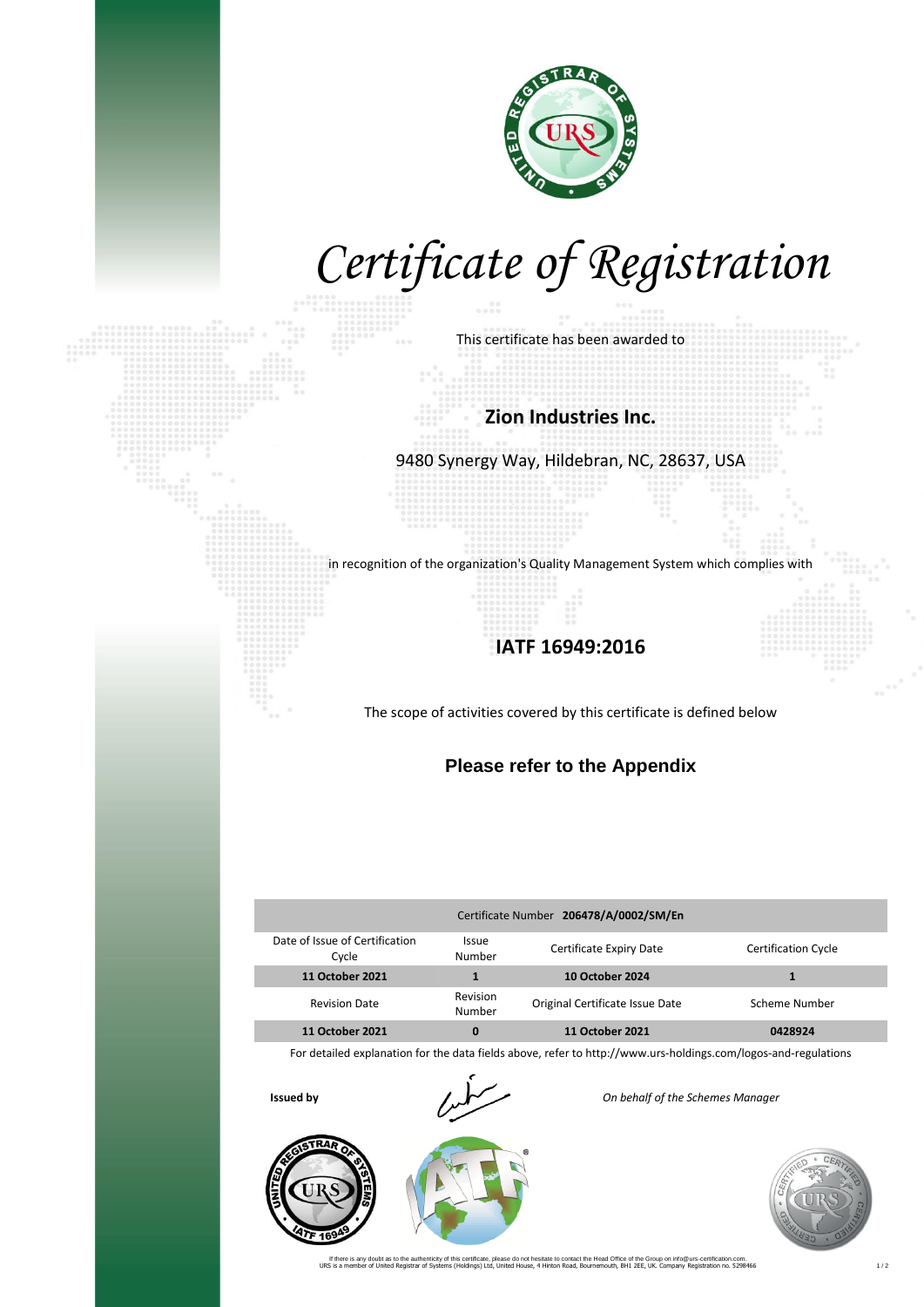

*Appendix to Certificate*

**Manufacturing Induction Heat Treating Services. (Excludes Product Design under Clause 8.3)** 

> **Remote Site: Zion Industries Inc. 6229 Grafton Road Valley City, Ohio, 44280, United States**

**. Support Functions: Sales, IT, Finance, Engineering, Internal Audit and Management Review.**

| Certificate Number 206478/A/0002/SM/En            |                    |                                 |                            |  |  |  |
|---------------------------------------------------|--------------------|---------------------------------|----------------------------|--|--|--|
| Date of Issue of Certification Cycle Issue Number |                    | Certificate Expiry Date         | <b>Certification Cycle</b> |  |  |  |
| 11 October 2021                                   |                    | <b>10 October 2024</b>          |                            |  |  |  |
| <b>Revision Date</b>                              | Revision<br>Number | Original Certificate Issue Date | Scheme Number              |  |  |  |
| 11 October 2021                                   |                    | <b>11 October 2021</b>          | 0428924                    |  |  |  |

For detailed explanation for the data fields above, refer to http://www.urs-holdings.com/logos-and-regulations



**Issued by** *I I I I On behalf of the Schemes Manager* 





If there is any doubt as to the authenticity of this certificate, please do not herstate to contact the Head Office of the Group on info@urs-cerification.com.<br>URS is a member of United Registrar of Systems (Holdings) Ltd,